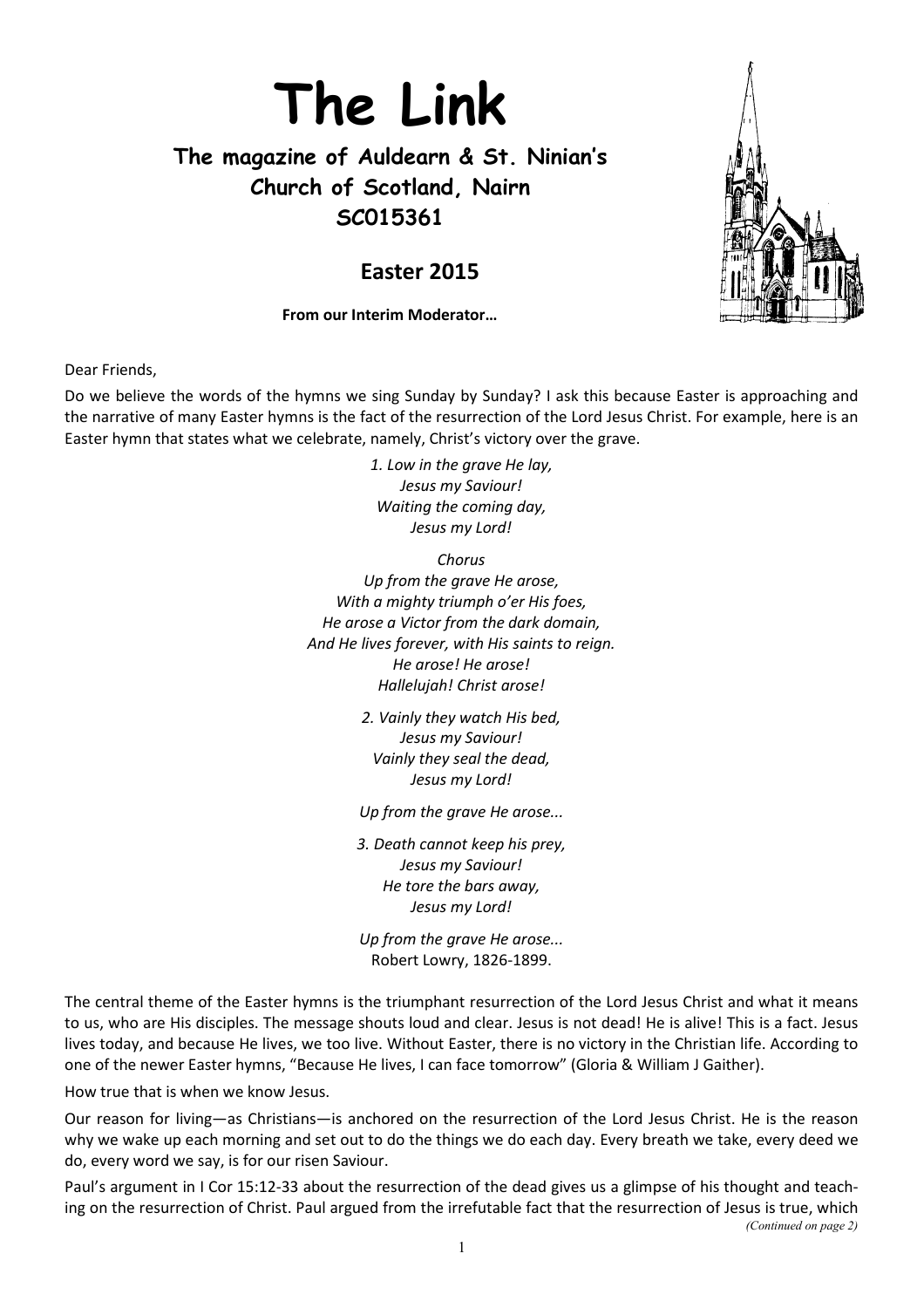was believed and preached by the apostles. But if it is preached that Christ has been raised from the dead, how then can some say that there is no resurrection of the dead? If there is no resurrection of the dead, then Christ is not risen, and if Christ is not risen then all preaching is useless, and so too is our faith. This would make us all out to be nothing other than false witnesses to God. But did we not testify that God raised Christ from the dead in our vows of membership? Christ has indeed been raised from the dead.

Another Easter hymn is, "I Know that My Redeemer Lives" (Samuel Medley, 1738-1799), and because Jesus lives, every positive thing follows. There is forgiveness of sin. There is freedom from the power of sin. There is victory in the Christian life. There is eternal life. Therefore, we are not lost, because there is life after death, which is the central message contained in the Easter hymns. We have a reason for living because Christ has risen. Indeed, life is worth living even in the midst of difficulties. In time of tribulation, we can give thanks to God and stand firm, for He has given us the victory through His Son the Lord Jesus Christ.

Because of Christ's resurrection, Christians have the assurance of resurrection, too. The apostle writes: "So will it be with the resurrection of the dead. The body that is sown is perishable, it is raised imperishable; [43] it is sown in dishonour, it is raised in glory; it is sown in weakness, it is raised in power... [54] When the perishable has been clothed with the imperishable, and the mortal with immortality, then the saying that is written will come true: 'Death has been swallowed up in victory.' [55] 'Where, O death, is your victory? Where, O death, is your sting?' [56] The sting of death is sin, and the power of sin is the law. [57] But thanks be to God! He gives us the victory through our Lord Jesus Christ" (I Cor 15:42-43, 54-57, NIV).

The lyrics and music of the Easter hymn, "Low in the Grave He Lay," were written by the Baptist minister, composer, and hymn writer Robert Lowry in 1874. Lowry wrote about 500 hymns, "Low in the Grave He Lay" (aka, "Up From the Grave He Arose"), along with, "Nothing But the Blood," and, "Shall We Gather At The River?" are among his best known.

"Low in the Grave He Lay," reproduces what the angel said to the women who visited Jesus' tomb on the third day: "Do not be afraid, for I know that you are looking for Jesus, who was crucified. [6] He is not here; he has risen, just as he said" (Matt 28:6, NIV).

Jesus lives. The tomb is empty. Death is defeated. The grave is opened. God is in control. His Word is true. Satan is defeated. Death, Hell, and the grave are rendered powerless by Jesus Christ's resurrection. That's the good news of Easter. Consequently, if we believe the message of Easter then why not share this good news with others?

With every good wish for a blessed Easter, Yours in the Lord's service, Fraser.

## Vacancy Update

The Joint Kirk Sessions met on Thursday 26th March to be informed that the Nomination Committee was putting forward one candidate as Sole Nominee as minister for both congregations. The first of two weekly edicts was read by the Interim Moderator on Sunday 29th March in preparation for the candidate's preaching in both churches on Sunday 12th April. Voting will take place immediately after each service with the count being made that evening.

If you'd like to read more about the rules and conditions under which any Nomination Committee works, have a look at the Church of Scotland guidance at http://www.churchofscotland.org.uk/data/assets/pdf\_file/0014/2417/ ADVICE\_FOR\_NOMINATING\_COMMITTEES.pdf

# Flower Rota April 15 — August 15

## April

 5th Mrs. M. MacDonald 12th Mrs K. Dunlop 19th Mrs. P. Gordon & Mrs Macrae 26th Mrs. D. Cooke

## May

 3rd Mrs. I. Sharpe 10th Mrs. M. Asher 17th Mrs. S. Forbes 24th Mrs. S. Barron 31st Mrs. I. Bryce

## June

 7th Mrs. K. Dunlop 14th Mrs. M. Bunker 21st

28th Mrs. B. Borthwick

## July

5th Mrs M Scott 12th Mrs D Cooke 19th Mrs P Gordon 26th Mrs G Grant

## August

2nd Mrs S Forbes 9th Mrs's D & M MacDonald 16th Mrs K Dunlop 23rd 30th

Please contact Betty if you can take one of the 'vacant' weeks.



"God loves you because of who God is, not because of anything you did or didn't do."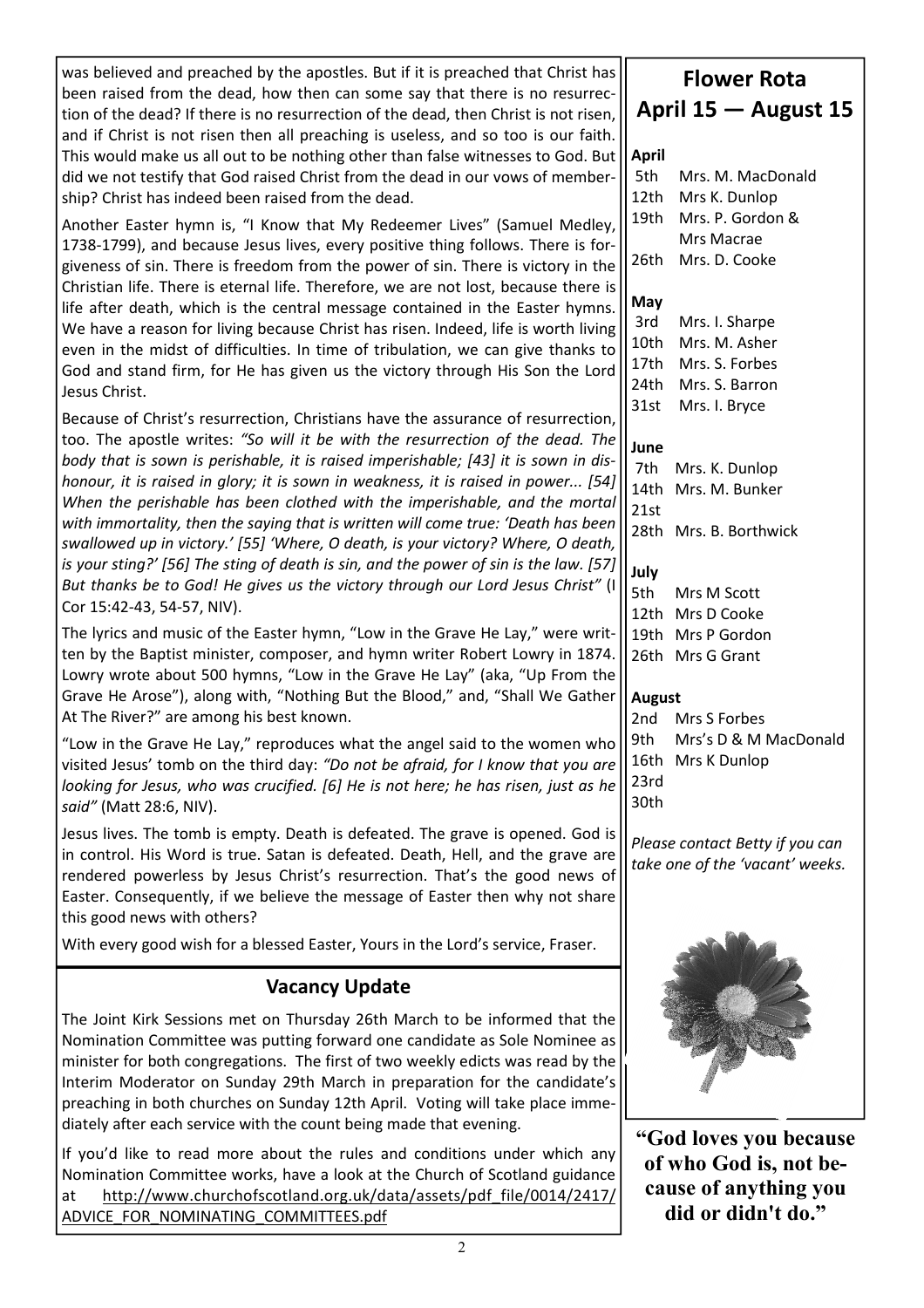## Biblical Chronology of Passion Week.

## Palm Sunday.

Jesus enters Jerusalem.

This event is recorded by all four evangelists: Matthew 21:1-11; Mark 11:1-11; Luke 19:29-44; John 12:12-19.

## Monday.

Jesus cleanses the Temple for the second time—Matthew 21:12-17; Mark 11:15-18 (and see Lk 19:45-48). Jesus curses the unfruitful fig tree—Matthew 21:18-22; Mark 11:12-14, 20-25.

## Tuesday.

Priests, scribes and elders question Christ's authority—Matthew 21:23-27; Mark 11:27-33; Luke 20:1-8 The Lord talks in parables of Israel's unfaithfulness: - (1) Of two sons—Matthew 21:28-32. (2) Of wicked tenants—Matthew 21:33-46; Mark 12:1-12; Luke 20:9-19. (3) Of marriage feast—Matthew 22:1-14. Pharisees question Him concerning tribute to Caesar—Matthew 22:15-22; Mark 12:13-17; Luke 20:20-26. Questions concerning Resurrection—Matthew 22:23-33; Mark 12:18-27; Luke 20:27-40. A scribe and the greatest commandment—Matthew 22:34-40; Mark 12:28-34. Christ is asked about the Messiah—Matthew 22:41-46; Mark 12:35-37; Luke 20:41-44. Jesus pronounces woes on the scribes and Pharisees—Matthew 23:1-36; Mark 12:38-40; Luke 20:45-47. A widow's mite—Mark 12:41-44; Luke 21:1-4. Some Greeks seek Him—John 12:20-36. The unbelief and rejection of the Jews—John 12:37-50. The Saviour talks about what shall be—Matthew 24:1-51; Mark 13:1-37; Luke 21:5-38. Parable of ten maidens—Matthew 25:1-13. Parable of talents—Matthew 25:14-30. Jesus describes the judgment to come—Matthew 25:31-46.

## Wednesday.

Judas conspires against Jesus—Matthew 26:1-5, 14-16; Mark 14:1-2, 10-11; Luke 22:1-6. He is anointed at Bethany—Matthew 26:6-13; Mark 14:3-9.

## Thursday.

Preparation for the Passover—Matthew 26:17-19; Mark 14:12-16; Luke 22:7-13.

(A squabble—Luke 22:34-30.)

Jesus washes the disciples' feet—John 13:1-20.

The Passover and the betrayer—Matthew 26:20-25; Mark 14:17-21; John 13:21-35.

The Lord's Supper inaugurated—Matthew 26:26-29; Mark 14:22-25; Luke 22:14-20.

Betrayal foretold—Luke 22:21-23.

Peter's denial foretold—Luke 22:31-34.

Peter and the disciples forewarned—Matthew 26:30-35; Mark 14:26-31; Luke 22:31-38; John 13:36-38.

His farewell talk to the disciples (The Upper Room Discourse) —John 14-16.

Christ's intercessory prayer for His disciples—John 17.

Jesus prays in Gethsemane—Matthew 26:36-46; Mark 14:32-42; Luke 22:40-46; John 18:1.

## Friday.

The Lord is arrested—Matthew 26:47-56; Mark 14:43-52; Luke 22:47-53; John 18:2-12.

Jesus' first trial (ecclesiastical law): -

(1) Before Annas—John 18:13-27.

(2) Before Caiaphas—Matthew 26:57-67; Mark 14:53-65; Luke 22:54 (John 18:24).

(3) Jesus is brought before the Sanhedrin—Matthew 27:1; Mark 15:1; Luke 22:66-71.

He is denied three times by Peter—Matthew 26:58, 69-75; Mark 14:54, 66-72; Luke 22:54-62; John 18:15-18, 25- 27.

Judas commits suicide—Matthew 27:3-10.

Jesus' second trial (civil law): -

(1) Before Pilate—Matthew 27:2, 11-14; Mark 15:2-5; Luke 23:1-5; John 18:28-38.

(2) Before Herod—Luke 23:6-12.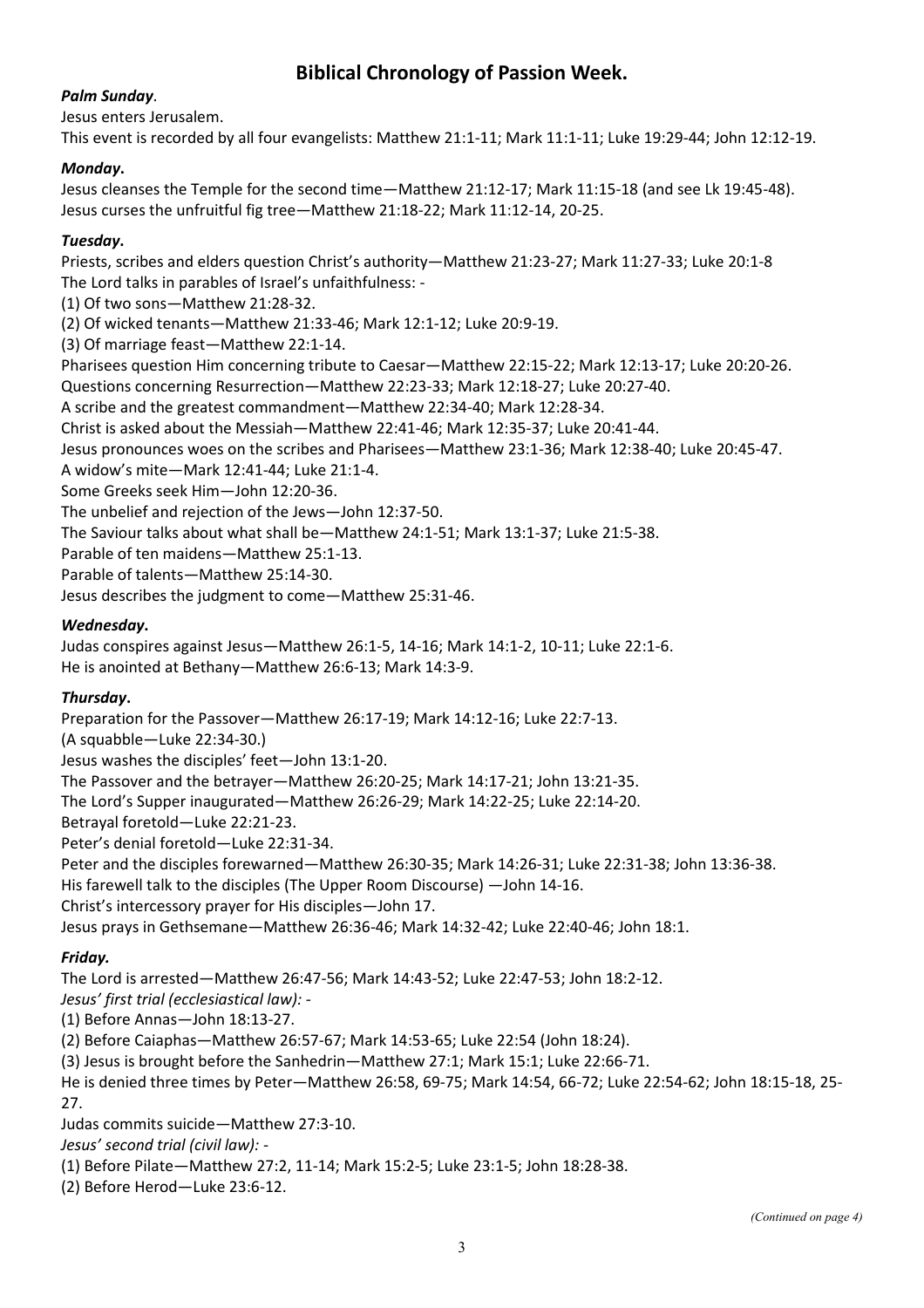## Guild News

Our Christmas Lunch was held on 10th December at the Nairn Golf Club. The meal was delicious but the day was one of the wildest in 2014. This did not spoil the event and all present had fun.

At the only meeting in January we welcomed our Guild friends from Nairn Old to listen to Mrs Margaret Turner. While I missed the meeting I know those present found Mrs Turner's talk on coping with personal bereavement both touching and helpful.

February was a busy month. Service being our theme this year, we had Mr Bill Logan from Guide Dogs for the Blind tell us of his lifelong service for the charity, we visited Whinnieknowe and with help from Mr 'Peem' Stevenson passed a pleasant afternoon with residents. Thursday 19th February was our annual coffee morning. It was well attended and an amazing £422 was realised.

Stuart McAra from Leprosy Mission came to speak to us (see separate article on this) and on 18th March we were invited to Asher's Bakery to hold our meeting, have a talk and enjoy tea. Our AGM will be on 1st April and that will be the final meeting of our Guild year.

While the AGM is our final meeting we do have some extra meetings. A Highland Rally is being held in Crown Church, Inverness on 18th April and the Annual Summer Rally is at Daviot on 26th May. It is also hoped that a meeting with our Guild Link from Buckie South & West Church can be arranged in May, possibly at Baxters of Fochabers.

Now a date for everyone's diary – our annual afternoon tea will be held on Wednesday 15th April at 2.00 p.m. As ever you are all invited. See you there.

## Sheena Proctor.

The Guild chooses six projects to support over a three year period. In St Ninian's we decided to support three projects. During the first year we all had fun filling back packs with clothes and items necessary to send a child to school. So far this project has received £108,228,to feed these children.

The following year we supported Heart for Art with Crossreach, looking at the use of art therapy in the care of those with dementia. This is the best supported project and £132,252 has been given to it.

Comfort Rwanda's work is to build new homes for some of the survivors of the genocide in Rwanda. This is our current project and the total for this project is £87,836. so far.

The total so far for the six Guild projects £613,385. We send £200 each year to our chosen project and we thank all in the church who support our effort in any way.

#### Isabel Bryce

(Continued from page 3)

(3) Jesus is brought before Pilate again and sentenced to death—Matthew 27:15-26; Mark 15:6-15; Luke 23:13-25; John 18:39-19:16.

He is mocked by the soldiers—Matthew 27:27-31; Mark 15:16-20; John 19:2.

He is sentenced to be crucified—John 19:16.

The road to Golgotha—Matthew 27:32; Mark 15:21; Luke 23:26-32; John 19:17.

He is crucified—Matthew 27:33-44; Mark 15:22-32; Luke 23:33; John 19:18-24.

His seven last words:

(1) "Father, forgive them..."—Luke 23:34.

- (2) "Today you will be with Me in paradise"—Luke 23:39-43.
- (3) "Woman... here is your son..."—John 19:25-27.
- (4) "My God, My God, why have you forsaken me?"—Matthew 27:46; Mark 15:34.
- (5) "I thirst"—John 19:28-29.
- (6) "It is finished"—John 19:30.
- (7) "Father, into your hands..."—Luke 23:44-49.

His burial—Matthew 27:57-61; Mark 15:42-47; Luke 23:50-56; John 19:38-42.

The Saviour's tomb sealed is guarded—Matthew 27:62-66.

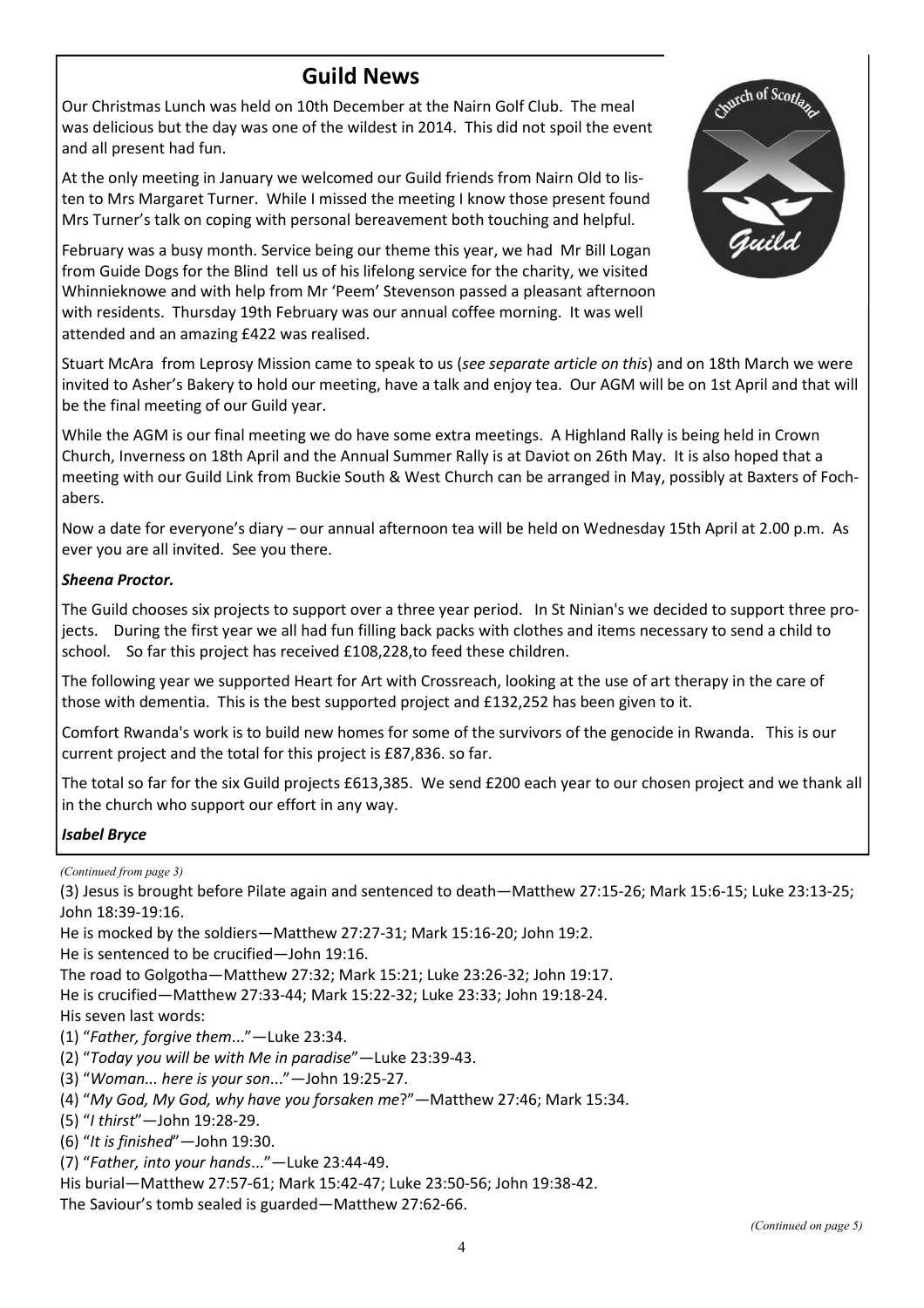(Continued from page 4)

Saturday evening.

The women buy spices—Mark 16:1; Luke 23:56.

#### Sunday—The Day of Christ's Resurrection.

The resurrection—Matthew 28:2-4. Mary Magdalene visits the tomb—John 20:1-2. Other women visit the tomb—Mark 16:2-4; Luke 24:1-3. The angel in the tomb—Matthew 28:5-7; Mark 16:5-7; Luke 24:4-8. Peter and John go to the tomb—Luke 24:12; John 20:3-10. The Risen Lord's first appearance is to Mary Magdalene—Mark 19:9-11; John 20:11-18. Second appearance—Matt 28:8-10; Mark 16:8; Luke 24:9-12. The Roman report—Matthew 28:11-15. Third appearance—Luke 24:34. Fourth appearance on the Emmaus Rd—Luke 24:13-35. Fifth appearance, Thomas absent—Mark 16:14; Luke 24:36-43; John 20:19-25.

## Second Lord's Day.

Sixth appearance to the disciples, Thomas being present —John 26-31.

#### Final appearances.

Jesus appears for the seventh time on the shore of the Sea of Galilee—John 21:1-25. Eighth appearance—Matthew 28:16-20; Mark 16:15-18. Christ' last appearances—Mark 16:19-20; Luke 24:50-53 & I Corinthians 15:6 (to five hundred).

## Fraser Turner

## Hands

Yesterday afternoon I visited an elderly lady who is about to be admitted to a Care Home as she is no longer able to look after herself. As I sat there, I looked at her wrinkled, frail-looking hands resting in her lap I thought of the many years over which they had been active. In bringing up her family, those hands had cooked, washed, scrubbed, carried, ( maybe even smacked!) and certainly would have comforted. They had fed chickens, dug vegetables, baked for family, church lunches and Sunday School picnics.

This made me think too of all that hands do in a day's work. If we ever damage our hands and have to do without them, that's when we discover, don't we, just how much we depend on their usefulness.

While on this earth, Jesus used his hands a lot too. He touched the sick to heal them, he broke bread and fish into pieces for hungry people, he placed hands on children to bless them, he passed around bread and wine in that special meal of remembrance and blessing the night before he died. And, he let his hands be nailed to a cross.

Did anybody's hands ever do more good for people than Jesus' hands? Whose hands do all the good now that he is no longer with us here on earth? After all his body isn't with us anymore. Well, no, that's not quite true. We - you and I who belong to God's family - are now the body of Jesus. We are his hands. We have been given the great responsibility of carrying on where Jesus left off, using OUR hands now as instruments of HIS blessing to others.

The thought of such a great responsibility can be a scary one - until we remember that God equips us to be a channel for his goodness to people around us.

Maybe a lot of what we do with our hands doesn't seem very important. Are they really instruments of blessing? After all, it's usually the same old routine things day by day, whether in our homes, jobs, church or community. We hand cups of tea to visitors in our homes, arrange flowers in church, hang up the washing, etc.

None of that may seem to be very special. BUT - because our hands are now Jesus's hands, his blessing does flow through them, in whatever we do as part of his body. And that makes the ordinary, mundane tasks ordinary no longer, doesn't it?

It also places us, in our menial, everyday jobs, right alongside Jesus Himself. After all, He washed dirty feet!

Read : John 13 vv 4, 5 and 12-17.

Mary Heggie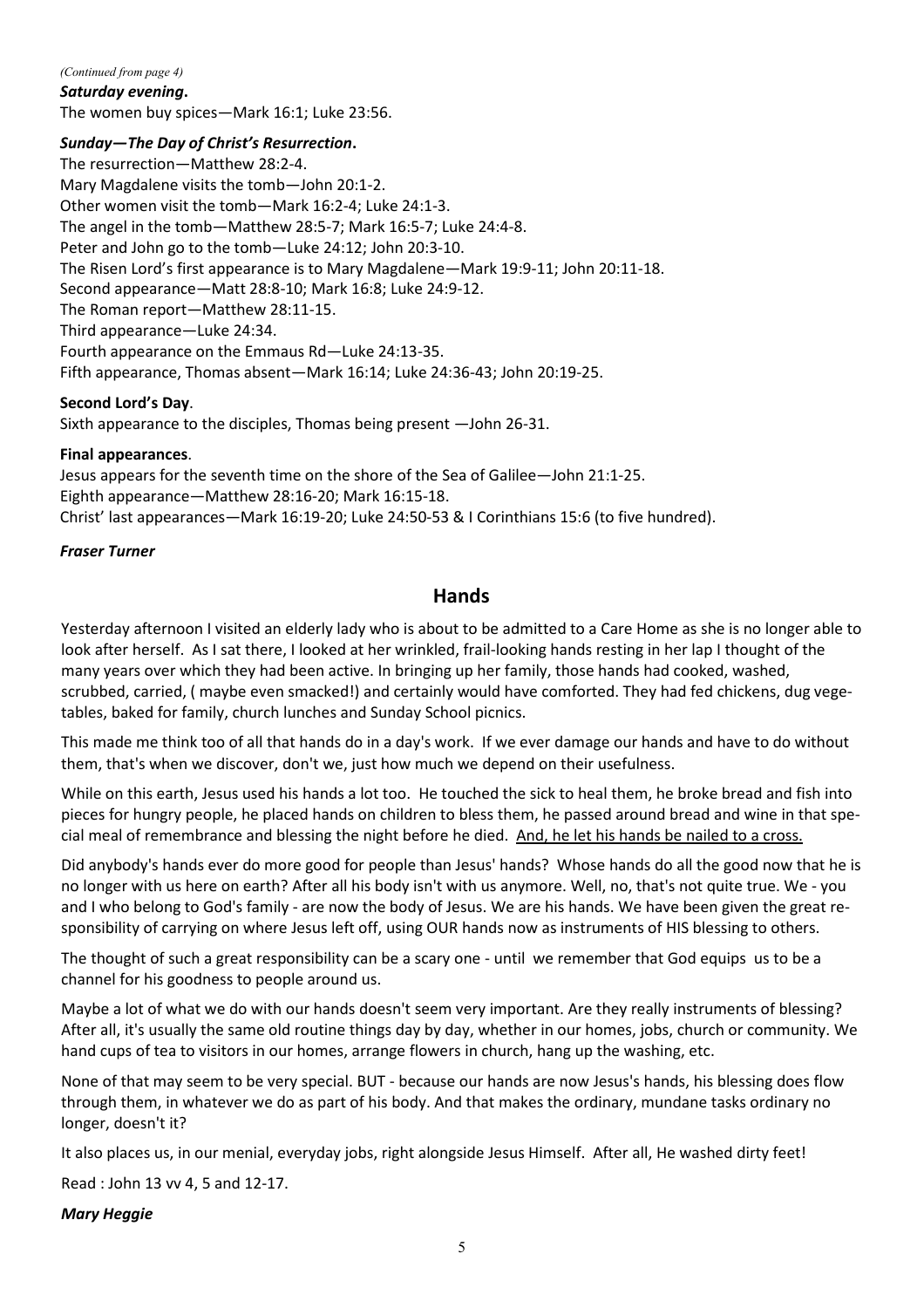## Stated Annual General Meeting 2015

The Stated Annual General Meeting for Nairn St Ninian's appointed as Independent Examiner for the 2015 Acwas held on Wednesday 11th March in the church hall. The Revd. Fraser Turner opened the meeting by reading Hebrews 5:11—6:12, and with prayer. Those present were noted and apologies taken.

The minute of the previous SAGM was read and accepted as a true record, with no matters arising. The following notes are extracts of the main reports received on the evening.

#### Financial Report

Mrs S Paton gave this report. Balances at the end of the year stood at:

| Total              | £233.730 |
|--------------------|----------|
| Restricted Funds:  | £112.082 |
| Unrestricted Funds | £121,648 |

It was noted that many of the savings held on deposit had now been invested in the Church of Scotland Growth Fund, and presently was producing a healthy return.

Significant points included:

FWO down by £601,

Open plate up by c. £1,018,

Income from Funerals/weddings down by £1033

Hall income down by £1,033, and

The Coffee Break income was up £504.

The accounts included 50% of the Heritage Lottery Fund- The children had a trip to Christie's in Fochabers and ing Award for the organ restoration.

There had been some changes in regular hall users over the year,. with matters settling once more. A Tuesday night from 19:30 is now available for let.

A legacy of £1,500 from the estate of Miss E Main has been invested with Church of Scotland Investors' Trust. The Guild was thanked for their donation to the Church. This year we had no Manse Council Tax as the property is vacant, but we have had standing charges for utilities to maintain provision.

Church utility costs have increased £1,275 but we are currently £2419 in credit. This will be claimed back later in the spring.

Two new columns have been added to this year's accounts – Stewardship and Vacancy Costs. It was noted that the Bond and legacies have been invested in growth funds rather than put on deposit. Members were referred to p14 of the accounts to demonstrate the returns to date on these investments. A new current account was opened for the organ restoration works, as required by our lottery award. Works start in April. The Treasurer thanked Mrs S. Proctor , Mr C Cooke and those who faithfully counted the collection each Sunday. Mr A Barron and Mr A Macleod were thanked for auditing and preparing OSCR figures respectively. The Meeting agreed unanimously that Mr A. Barron be

counts.

Full copies of the Financial Accounts are available for collection by anyone who was unable to attend this meeting.

## Guild Report

This was given by Mrs N McIntyre.

The Guild continues to be well supported with 29 members, including 3 men and a Guide dog, with average attendance of 22. Nine members form the committee who lead the meetings. The theme this year was "A world to serve" with the topic, "Let's talk about how to share" with a wide range of speakers who spoke on this topic.

Links with Link Partners and Nairn Old were maintained and representatives attended Presbyterial meetings and representatives planning to attend spring rallies. Donations were made to the project "Comfort Rwanda" and the church.

Members of the congregation were thanked for their continuing support.

#### Sunday School Report

Mrs Cooke advised that she had been running Sunday School since August as Mrs Scott had moved to Callander.

then they took part in the Book Service performing three sketches depicting stories about Jesus, ably assisted by Judy McIntosh.

At the start of the new Session there were 8 children on the roll. Due to a change in her work schedule, Mrs Reid has been unable to help with the Sunday School. Fortunately Natalie Robertson, mother of four of the children, has been able to assist most weeks.

The children's harvest appeal this year was for Cash For Kids. The children had a baking stall at the Thursday Coffee break before Harvest Sunday and raised £107 for the charity. The children helped out at the Harvest Service which had a theme of sharing and using your talents. For the Christmas family service, the children told the Christmas Story using shadow puppets.

Mrs Cooke gave thanks to Mrs Robertson for her help, and to June Ranscombe , who has taken three sessions whilst she was on holiday.

As Mrs Cooke would be away several weekends during the summer term she asked members to look more permanent solution for recruiting more staff for the Sunday school.

#### Session Report

This report, delivered by Mrs G McCloy, Session Clerk, detailed the activities and lets within the church. As well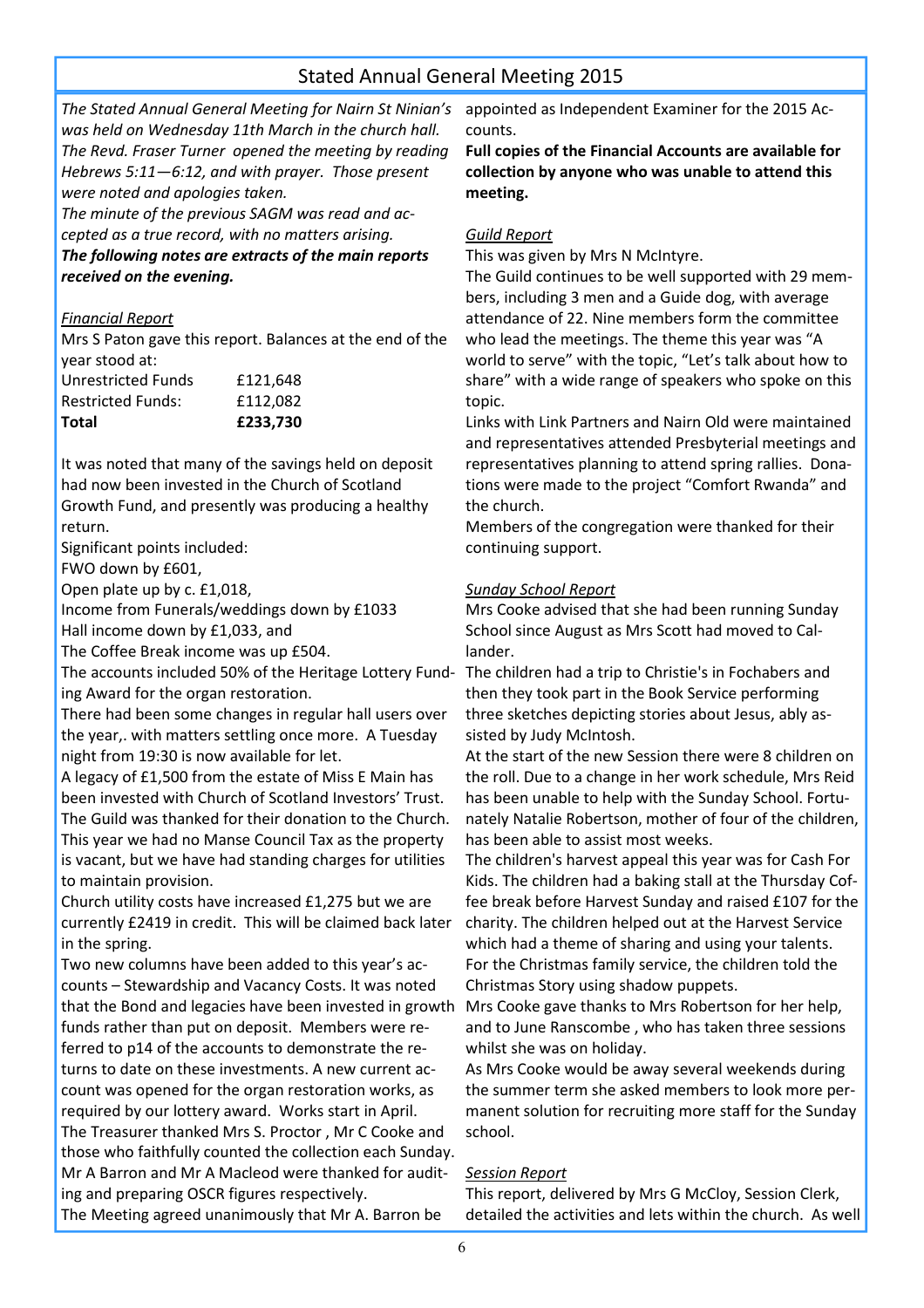## Stated Annual General Meeting 2015

as our joint monthly services, evening services had been instigated by the Interim Moderator. A new Bible Study & Prayer group was now held every second Wednesday of the month. The "Food for Thought" monthly lunch was also new, with 10 members undertaking Food Hygiene training to support this venture. Communion Preparatory Services were held with additional services held during Passion week. The House Group continues to meet each Monday. The Pastoral Care Group is now well-established and Mrs Heggie was thanked for leading this.

Eleven members had died in the past year, two members had left the area and two moved to worship elsewhere.

#### Elections to the Congregational Board

There was no election required as no members were due to step down this year.

## Stewardship Report

This was given by Mrs S Paton who advised that the Committee had met with the National Adviser to support the final phase of this 3 year project. T.R.I.O. presentations and a booklet supported this phase where all members were asked to review their giving. Invitations and booklets were produced and all members and adherents were visited by the committee team. From a roll of 220, 30 responses were returned. Donations of £770 were received, 3 standing orders were set up, four requests for FWO envelopes were met and 5 Gift Aid requests were dealt with.

Mrs Paton thanked everyone on the committee; especially Mrs J Ranscombe for her technological skills. The Interim Moderator was warmly thanked for his encouragement and support and for the Stewardship sermons. It is intended to recruit more people to continue this work and hold some Stewardship events.

## Fabric Report

## This was given by Mr A. Paton.

In the Manse, the new bathroom with wet wall is complete. Additional central heating radiators have been connected and the front aspect of the house has new windows. New patio doors have also been fitted to the rear of the house. The driveway was scraped back and new chips laid. The roof has been cleared and treated to prevent further algae and vegetation growth, with minor slate and chimney replacement works undertaken. External paintworks will be overtaken once the weather improves. Garden maintenance has been carried out over the year and those involved were thanked. In the church, exterior metal works around the steeple clock were restored, as were all gutters and downpipes.

Slates have also been treated with an anti-fungal spray. A new anti-slip flooring has been fitted to the front entrance and window blinds are due to be fitted this month. A new heater was fitted to the Vestry fireplace. In the church hall, the kitchen water heater has been condemned and a replacement is being sourced. The strip lights are now obsolete and a quote is awaited for their replacement.

A new church noticeboard is required as the original was damaged during works, and came down in recent storms.

He closed his report by thanking his colleagues on the Fabric Committee for their help during the year. Mr Interim Moderator added his thanked and highly commended the late Mr R Borthwick who was instrumental in implementing and overtaking much of the 5 year planned programme.

## Safeguarding Report

This was given by Mrs J Ranscombe.

It was noted that no investigations had been required during the year. The training session for the Kirk Session which had been arranged for December 2013 had been held in 2014, and it was noted that PVG checks were now required for key members involved with working with children and vulnerable adults. This was being progressed by Mrs Ranscombe.

#### Minister's Report

Revd. Fraser Turner thanked all office bearers, including the organist and Mrs M Heggie (Pastoral Care), for their conscientious works.

He gave a personal thanks for the congregation's support for his ministry here, and felt that great strides had been made – we just needed to get more "Sunday-only" people involved in the daily life of the church. He reviewed the sermon themes covered in the last year and again emphasised the great opportunity and potential of this congregation. He concluded by commenting how he had enjoyed working with the congregation over the last year, and emphasised the need for continued prayer.

A vote of thanks for all those attending and presenting was given by Mr C Cooke. All were thanked, not just for their works in preparation for the meeting, but for their time and talents given unstintingly over the year. In addition, he gave thanks to Revd. Fraser Turner for his unstinting efforts and practical and spiritual support to the congregation, and especially office bearers. Revd. Fraser Turner closed the Meeting at 20:42 hours with the benediction.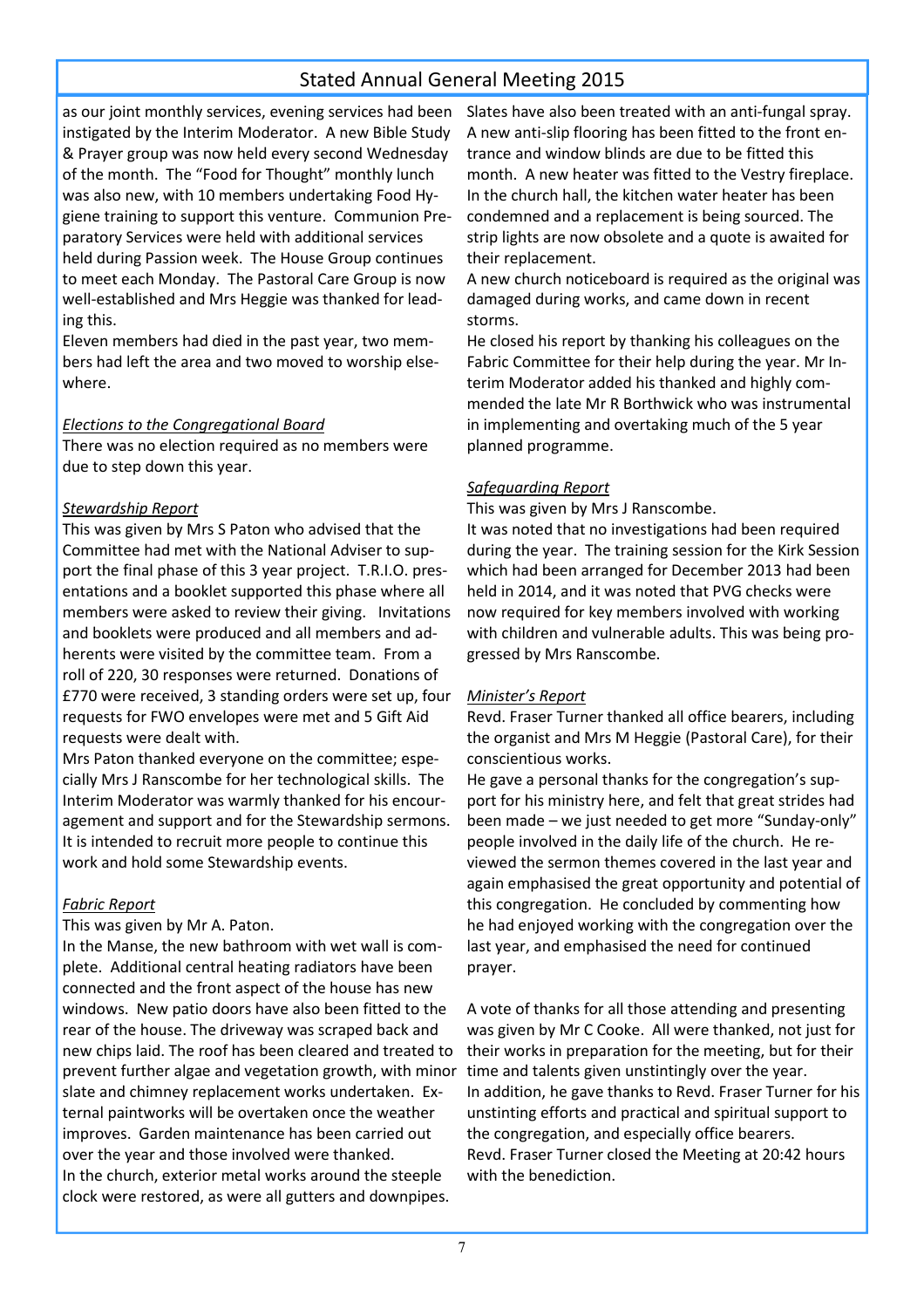## Lenten Hunger or Lenten Feast?

As a deer longs for a cool stream of water, So I long for you, O God. I thirst for you, the Living God; When can I go and worship in your presence? (Psalm 42 v1-2: Good News Bible)

Lent used to be a time when I gave something up. Like many people, I thought that denying myself chocolate or a glass of wine was a good thing, reminding me of Jesus' time in the wilderness when he went without. However, I once read a very inspiring piece of writing which asked me to try doing something extra during Lent instead of giving something up. This intrigued me and so I decided to try it. I decided that instead of giving something up, I would make an extra prayer and reflection time each day.

I thought about how to do this and chose to use a Lenten guide called "A Feast for Lent" by Delia Smith. You may know this lady as the famous television chef and a writer of many cookbooks but did you know she is also a committed Christian?

I decided to follow her "recipe" for Lent and spend an extra time with God each day in prayer. I can honestly say that it has made a huge difference to my life and the way I now think about Lent. It has helped me to look more closely at aspects of my life that I need to change. Even though I have used the same book for a few years now, each time I follow it, the Lord brings out something new and it teaches me afresh. I think this is one of the most wonderful things about God's Word. No matter how many times you read the same passage in the Bible it can say something new to you every time, teaching you in a different way because it is a *living* word.

Read Ephesians 3 v14-21. Paul's prayer for the church at Ephesus, is a prayer for all those who are searching for God. It describes what happens to people when they begin to have a prayer life, a time to be with and learn from God: to build a relationship with Him that grows and blesses.

Here is a quote from the book that explains it much better than I can: "Prayer is a school for loving: it is in this prayer-relationship that we learn to love God, how to love ourselves, and how to love others, which Jesus said sums up the whole of God's law. Prayer time, then is a time for learning about love and, as we grow stronger, so our vision of love will open out, enabling us in the end to 'know what is beyond all knowledge…. And be filled with the utter fullness of God'. God's power will give us the capacity to do more than we ever imagined, and the fruits of prayer will flow out to bless others." (Pages 84/85).

St Bernard of Clairvaux (1090-1153) said "Keep the word of God for blessed are they that keep it. Let it pierce deep into your inmost soul and penetrate your feelings and actions. Eat well and your soul will delight and grow. Do not forget to eat your bread or your heart will wither, but let your soul feast richly. If you keep the word of God in this way without a doubt you will be kept by it."

I am pleased to say that Lent is now "a feast" for my soul.

For Advent and again at the New Year, you will have received a free gift of Bible study notes published by the Bible Reading Fellowship. I hope that these will have helped and inspired you to spend time with God and learn more about His love for us.

(A Feast for Lent is published by the Bible Reading Fellowship and the royalties go to the Sick Children's Trust at Great Ormand Street Hospital, as do those of its sister book, A Feast for Advent)

June Ranscombe.

"Everything can change in the blink of an eye. But don't worry; God never blinks"



| <b>SUNDAYS</b>                |
|-------------------------------|
| Service 10.15 a.m.            |
| Crèche and Sunday School      |
| Evening Services at 6.30 p.m. |
| 1st, 2nd and 4th Sundays      |
| <b>MONDAYS</b>                |
| Evening House groups          |
| (Tel 452998 for details)      |
| <b>TUESDAYS</b>               |
| Food For Thought 12 noon      |
| 1st Tuesday of every mont     |
| <b>WEDNESDAYS</b>             |
| Guild 1st and 3rd Wednesdays  |
| Bible Study and Prayer 2 p.m. |
| 2nd and 4th Wednesdays        |
| <b>THURSDAYS</b>              |
| Coffee Break in Church Hall   |
| $10a.m. -11.30a.m.$           |

## Life Isn't All It's Cracked up to Be… It's More

An elderly Chinese woman had two large pots, each hung on the ends of a pole which she carried across her neck.

One of the pots had a crack in it while the other pot was perfect and always delivered a full portion of water. At the end of the long walks from the stream to the house, the cracked pot arrived only half full.

For a full two years this went on daily, with the woman bringing home only one and a half pots of water. Of course, the perfect pot was proud of its accomplishments. But the poor cracked pot was ashamed of its own imperfection, and miserable that it could only do half of what it had been made to do.

8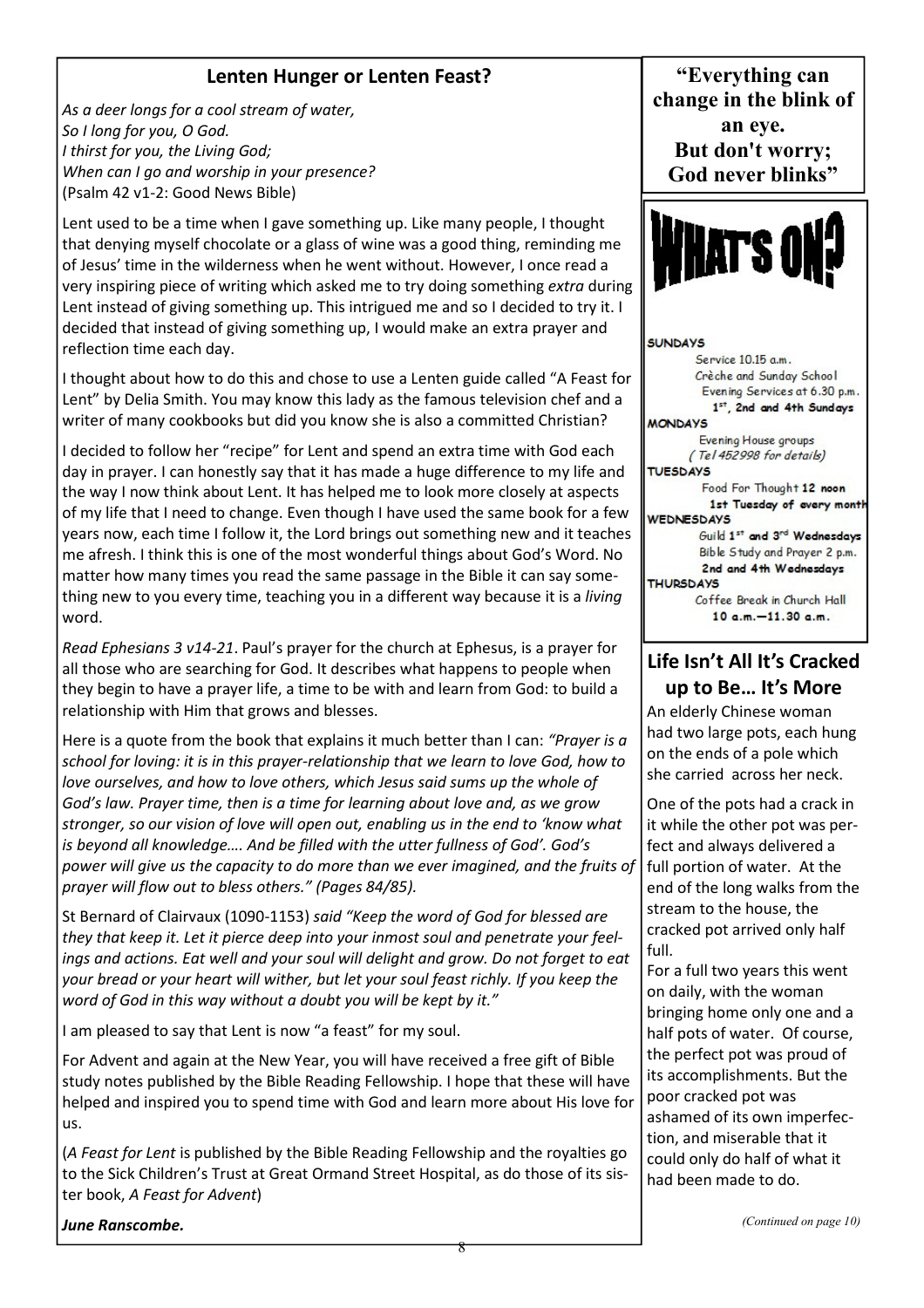## Trust in God

Two travelling angels stopped to spend the night in the home of a wealthy family. The family was rude and refused to let the angels stay in the mansion's guest room. Instead the angels were given a small space in the cold basement.

As they made their bed on the hard floor, the older angel saw a hole in the wall and repaired it. When the younger angel asked why, the older angel replied, "Things aren't always what they seem."

The next night the pair came to rest at the house of a very poor, but very hospitable farmer and his wife. After sharing what little food they had the couple let the angels sleep in their bed where they could have a good night's rest.

When the sun came up the next morning the angels found the farmer and his wife in tears. Their only cow, whose milk had been their sole income, lay dead in the field.

The younger angel was infuriated and asked the older angel how he could have let this happen. "The first man had everything, yet you helped him," she accused. "The second family had little but was willing to share everything, and you let the cow die."

"Things aren't always what they seem," the older angel replied. "When we stayed in the basement of the mansion, I noticed there was gold stored in that hole in the wall. Since the owner was so obsessed with greed and unwilling to share his good fortune, I sealed the wall so he wouldn't find it. Then last night, as we slept in the farmers bed, the angel of death came for his wife. I gave him the cow instead. Things aren't always what they seem."

Sometimes that is exactly what happens when things don't turn out the way they should. If you have faith, you just need to trust that every outcome is always to your advantage. You just might not know it until some time later...

## Tom Heggie

## Joint Easter Services for Auldearn & St Ninian's Once again we will be holding these in St Ninian's Hall at

7.30pm. Do come along and support these services.

Thursday 2<sup>nd</sup> April 2015, Maundy Thursday Welcome, Intimations & Call to Worship Hymn: MP 55 Beneath the cross of Jesus Tune: St Christopher Prayers of Approach and Confession and the Lord's Prayer Hymn: MP 26 All you that pass by Tune: Wareham Gospel Reading: John 19 vv 28 - 37 Prayers of Thanksgiving and Intercession Hymn: MP 520 O sacred head, once wounded :Passion Chorale Sermon: Seven Words (vi) It is finished Hymn: MP 473 My hope is built on nothing less :St Catherine Benediction & Amen (3-fold)

Friday 3rd April 2015, 7Good Friday Welcome, Intimations & Call to Worship Hymn: MP 618 Sun of my soul Tune: Abends Prayers of Approach and Confession and the Lord's Prayer Hymn: MP 499 O happy day Old Testament Reading: Psalm 31 vv 1 - 5 Gospel Reading: Luke 23 vv 44 - 49 Prayers of Thanksgiving and Intercession Hymn: MP 515 O love that wilt not let me go Tune: St Margaret Sermon: Seven Words (vii) I commit my Spirit Hymn: MP 757 When peace like a river Benediction & Amen (3-fold)

Frame every so-called disaster with these words: 'In five years, will this matter?'

## Bible Readers Apr 15—August 2015

## April 2015

5th John Waugh 12th Judy McIntosh 19th Rose McKendrick 26th Dorothea Cooke

## May 2015

- 3rd Patsy Forbes 10th June Ranscombe
- 17th Andy Paton
- 24th Clifford Cooke
- 31st Betty Borthwick

## June 2015

- 7th Norma McIntyre 14th John Waugh 21st Judy McIntosh
- 28th Rose McKendrick

## July 2015

| 5th  | Dorothea Cooke |
|------|----------------|
| 12th | Patsy Forbes   |
| 19th | June Ranscombe |
| 26th | Andy Paton     |

## August 2015

| 2nd  | <b>Clifford Cooke</b>  |
|------|------------------------|
| 9th  | <b>Betty Borthwick</b> |
| 16th | Norma McIntyre         |
| 23rd | John Waugh             |
| 30th | <b>Judy McIntosh</b>   |

If you can serve in this way, please contact Betty Borth-



"The woodpecker might have to go!"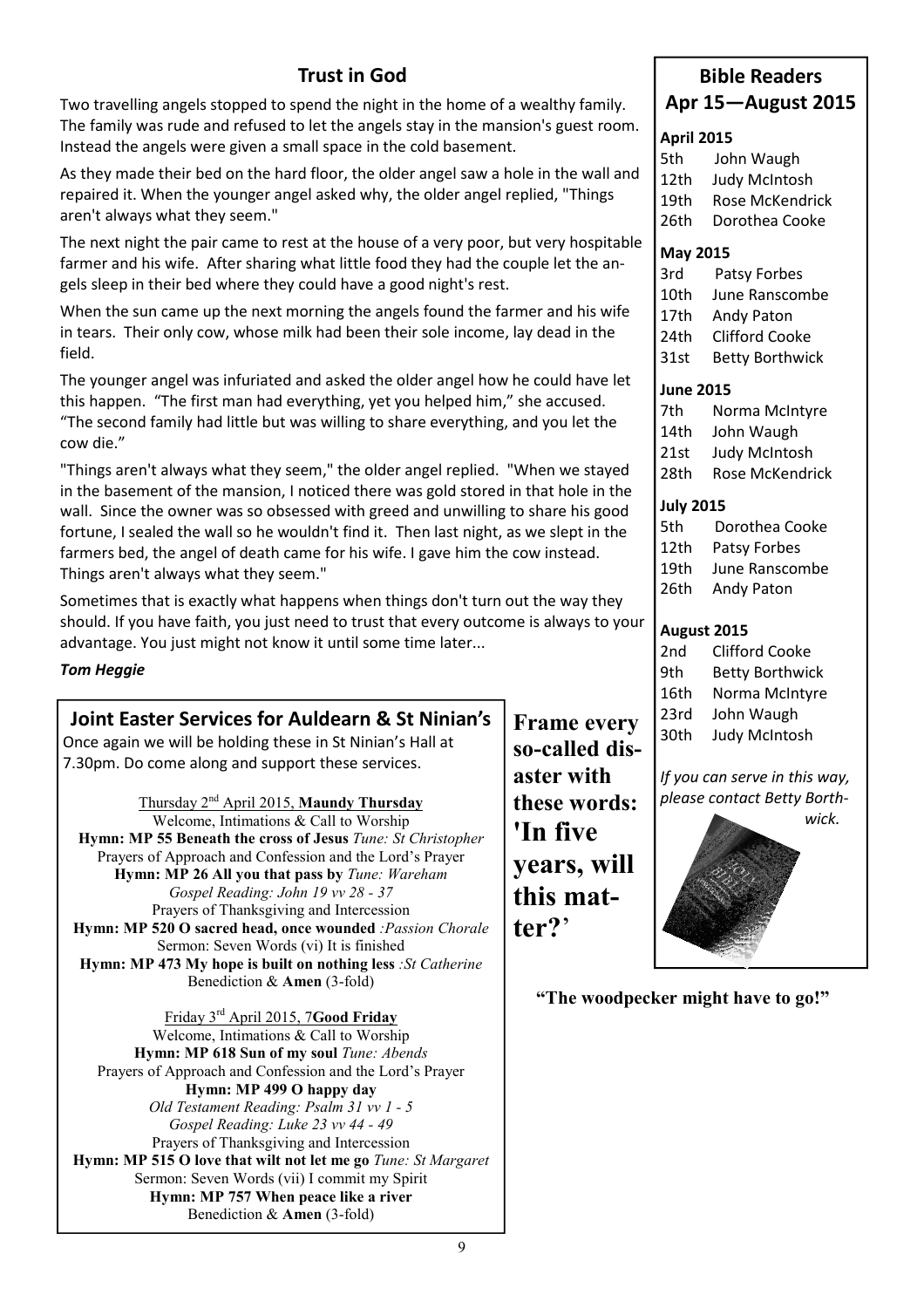# Musical Mutterings 14

#### Well! Here we are at last!

After several years of preparation, and assuming nothing unexpected happens meantime, work will start on Monday 13th April to dismantle the St Ninian's organ so that it can have a well earned clean and overhaul. Apart from an odd, very rare breakdown this will be the first "rest" the organ has had since it was last overhauled in 1986, and only the fourth overhaul the instrument has had in its 91 year lifetime.

Interestingly, although I cannot find any record of the cost of the 1986 overhaul, I do know that the 1934 overhaul cost £58 and in 1956 the overhaul cost £319, although an extra £150 was spent then replacing the original water powered blower with a "new-fangled" electric Discus blower. (An equivalent blower today would cost at least £3,000, so it is happy that the 1956 blower is still in good shape and doing its job without hitch.)

Today's refurbishment is much more extensive that previous overhauls and the total cost is planned at £48,250. Granted, this is a lot of money, but this expenditure will ensure that the organ remains in first class condition and, in modern phraseology, "fit for purpose" for many decades to come. I am delighted to publicly acknowledge my sincere thanks to the Kirk Session and the Congregational Board, and in particular Clifford Cooke and Grigor McKay, as well as the Heritage Lottery Fund for their 68% grant, for the monumental amount of work they have put into making this project happen.

The work contract has been awarded to Paul Miller of PM Pipe Organ Maintenance Ltd, Bonnybridge, Stirling. Again barring accidents (!) the organ will be re-dedicated with a re-opening recital on Saturday 1st August when the recitalist will be my son Graham Maclagan, Associate Director of Music at the Parish Church of Saint Cuthbert, Princes Street Gardens, Edinburgh and Teacher of Music at George Heriot's School, Edinburgh. This will be followed by further concerts and recitals at roughly two to three month intervals involving pupils from Millbank and Nairn Academy. (See separate article about their engagement in the project!)

No Musical Muttering would be complete without a touch of humour! BUT, like all the best humour the following has a grounding in reality and I have to say that I am agreement with the sentiments expressed! The following was passed on to me by another organist who in turn was sent it on a social media website. We are not aware of any copyright restrictions but if we have infringed your copyright please accept out apologies and let us know so that we can acknowledge you in the next issue of The Link. These words indicate what church musicians think of some of the rubbish promulgated as worship nowadays! Sing this to yourself to the tune Repton.

| Dear Lord and Father of mankind,      | O for a rest from jollity        |
|---------------------------------------|----------------------------------|
| forgive our foolish ways,             | and syncopated praise!           |
| for most of us, when asked our mind,  | What happened to tranquillity?   |
| admit we still more pleasure find     | The silence of eternity          |
| in hymns of ancient days,             | is hard to hear these days,      |
| in hymns of ancient days.             | is hard to hear these days.      |
| The simple lyrics, for a start,       | Send Thy deep hush, subduing all |
| of many a modern song                 | those happy claps that drown     |
| are far too trite to touch the heart, | the tender whisper of Thy call.  |
| enshrine no poetry, no art,           | Triumphalism is not all,         |
| and go on much too long,              | for sometimes we feel down,      |
| and go on much too long.              | for sometimes we feel down.      |

#### Donald Maclagan

(Continued from page 8)

So it spoke to the woman one day by the stream. 'I am ashamed of myself, because this crack in my side causes water to leak out all the way back to your house.'

The old woman smiled, 'Did you notice that there are flowers on your side of the path, but not on the other pot's side? That's because I have always known about your flaw, so I planted flower seeds on your side, and every day while we walk back, you water them. For two years I have been able to pick these beautiful flowers to decorate the table. Without you being just the way you are, there would not be this beauty to grace the house.'

Each of us has our own unique flaw. But it's the cracks we each have that make our lives together so interesting and rewarding. You've just got to take each person for what they are and look for the good in them. SO, to all of my cracked pot friends, have a great day and remember to smell the flowers on your side of the path! Tom Heggie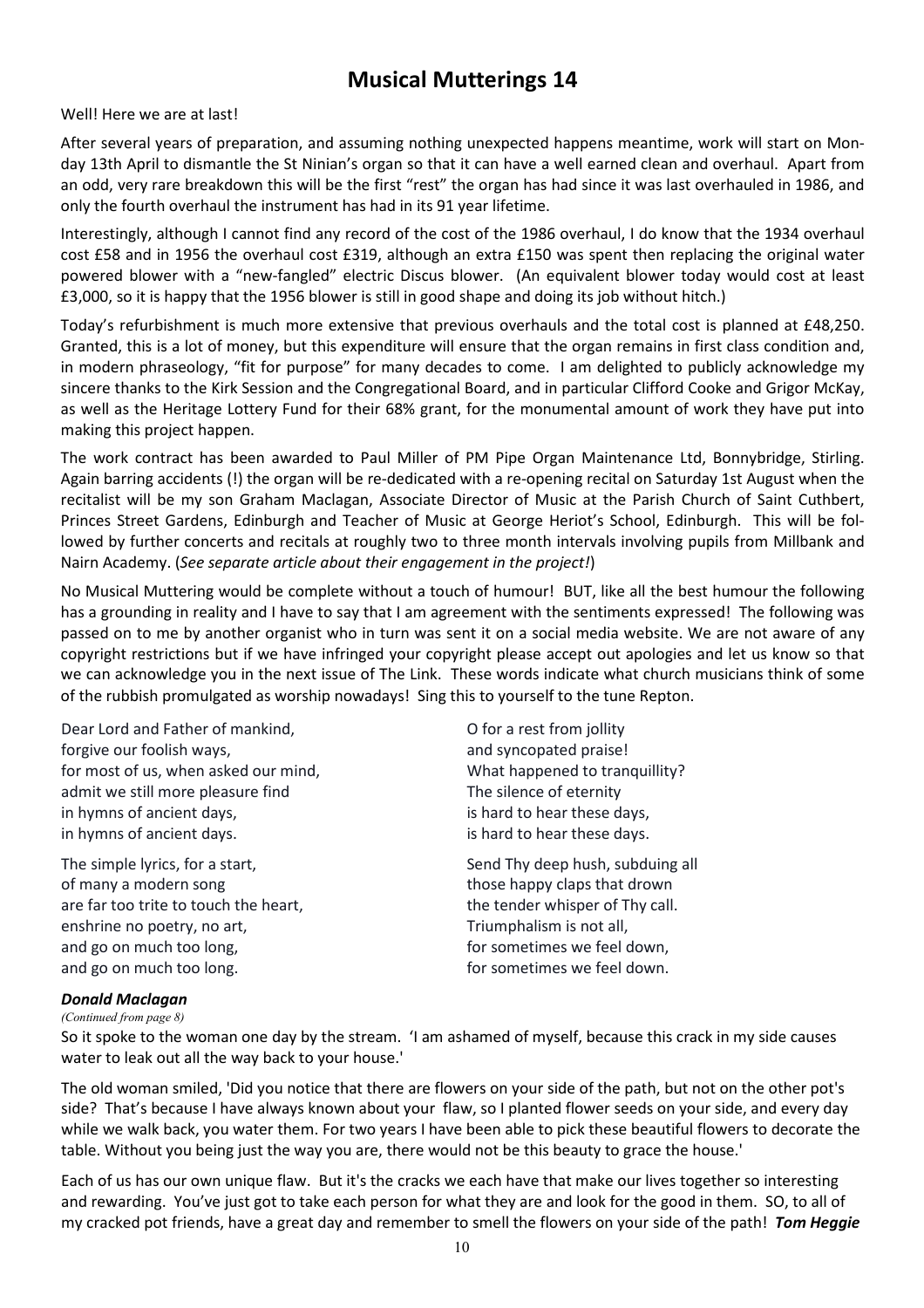## Church Organ Restoration

As you will read in Donald's "Mutterings", the work is soon to start thanks to Heritage Lottery Funding and our commitment to this project. However, this project is only funded on the basis of the action plan which we submitted being successfully completed.

There are 5 broad criteria which must be met to receive this funding.

- The church organ will be fully restored bringing it back to its original operational condition by specialists who will be procured through a tendering process.
- School sessions will be delivered to 40 pupils on the restoration and science behind the church organ.
- 16 volunteers will be given training on tour guiding and 100 visitors will attend monthly open days on the restoration of the organ.
- A digital record will be kept on the restoration of the organ which will be available online and an exhibition will be produced on the history of the organ.
- Organ lessons will be provided for those who wish to try the instrument and recitals will be delivered regularly once the organ has been restored.

To date, the Millbank P4/5 class has been to have a tour of the church and a talk about the times when it was build. They then visited Nairn Museum to find out about Victorian Nairn. The church has provided them with a camera and a voice recorder to allow them record all their project works and learning. In class, they are also learning to play a wind instrument the penny whistle, to help them understand how the organ pipes work!

In addition, the children have been joined by two year groups from Nairn Academy's music department where they have all had a shot at seeing inside the organ space, playing the organ and listening to pieces which show the instrument's capabilitiesbefore restoration. These activities are being recorded on our church Facebook page so if you're on Facebook, just search for Nairn St Ninian's and PLEASE "like" the page to follow events.

## The Leprosy Mission Scotland

On Wednesday 4thMarch 2015, our speaker at the Guild was Stuart McAra of the Leprosy Mission Scotland. He told us that the Leprosy Mission had been ongoing for 140 years, and yet 4 million people still suffer from leprosy today, the forgotten disease.

It is curable if caught early, but once disabilities occur, the process cannot be reversed. Consequently, they now run vocational training centres giving practical help leading to survivors obtaining jobs.

Leprosy Mission Scotland concentrates its work in seven of the countries in Africa and Asia. However, we have a direct connection with the Leprosy Mission through the Rev Donald Mitchell, born in Ardclach on 6th January 1792, and who died in India on 20th November 1823.

He was the oldest surviving son of Rev Donald Mitchell Snr., Parish Minister of Ardclach.

After a spell in the British army as a cadet he set sail for Bombay, India, where he married a widow, Elizabeth Donaldson, whose husband had been a missionary. He was so impressed by the preaching of two Scottish Missionaries, that he resigned from the army and trained as a Minister of the Church of Scotland, being ordained and licensed to preach by the Presbytery of Nairn in 1822.

Donald offered his services to the Scottish Missionary Society in Edinburgh and sailed back to Bombay in 1823, with his growing family. He set up 10 schools for the local children based on Christian principals.

Unfortunately, he worked himself into the ground and caught a fever following a torrential rainstorm. The family went up river for convalescence, but Rev Mitchell died at Poladpur on 20<sup>th</sup> November 1823. The family returned to England.

In 1892, near the site of his grave, a local Christian teacher set up a few bamboo huts to care for beggars suffering from leprosy. By 1912, the Church of Scotland had built permanent buildings, together with a church and was financing the work.

In 1943, a new couple had taken charge and a new church and hospital block were constructed in memory of Rev Mitchell. A monument to him had been erected at Poladpur, but the new couple, on paying a visit to Ardclach, were dismayed to discover no memorial to him in Scotland. The Rev a Gordon McGillivray suggested that a replica of the Poladpur monument be erected at Ardclach and this was unveiled by Dr T B M Sloane of the Leprosy Mission on 20th October 1961.

In 2014, the monument was fully restored and a service to mark the renovation of the Mitchell Memorial will be held in the former North Church at Ardclach at 11am on Saturday 25th April to which all are welcome.

For many years, the late Miss Elizabeth Main was the representative of the Leprosy Mission Scotland in St Ninian's church and in her time the sum of £4,500 was collected from both the members and Guild. It is hoped to re-instate this support for the work of the Leprosy Mission by distributing collecting boxes and holding an annual gift day.

The new representative is Mrs Norma McIntyre, Guild secretary.

(Continued on page 12)